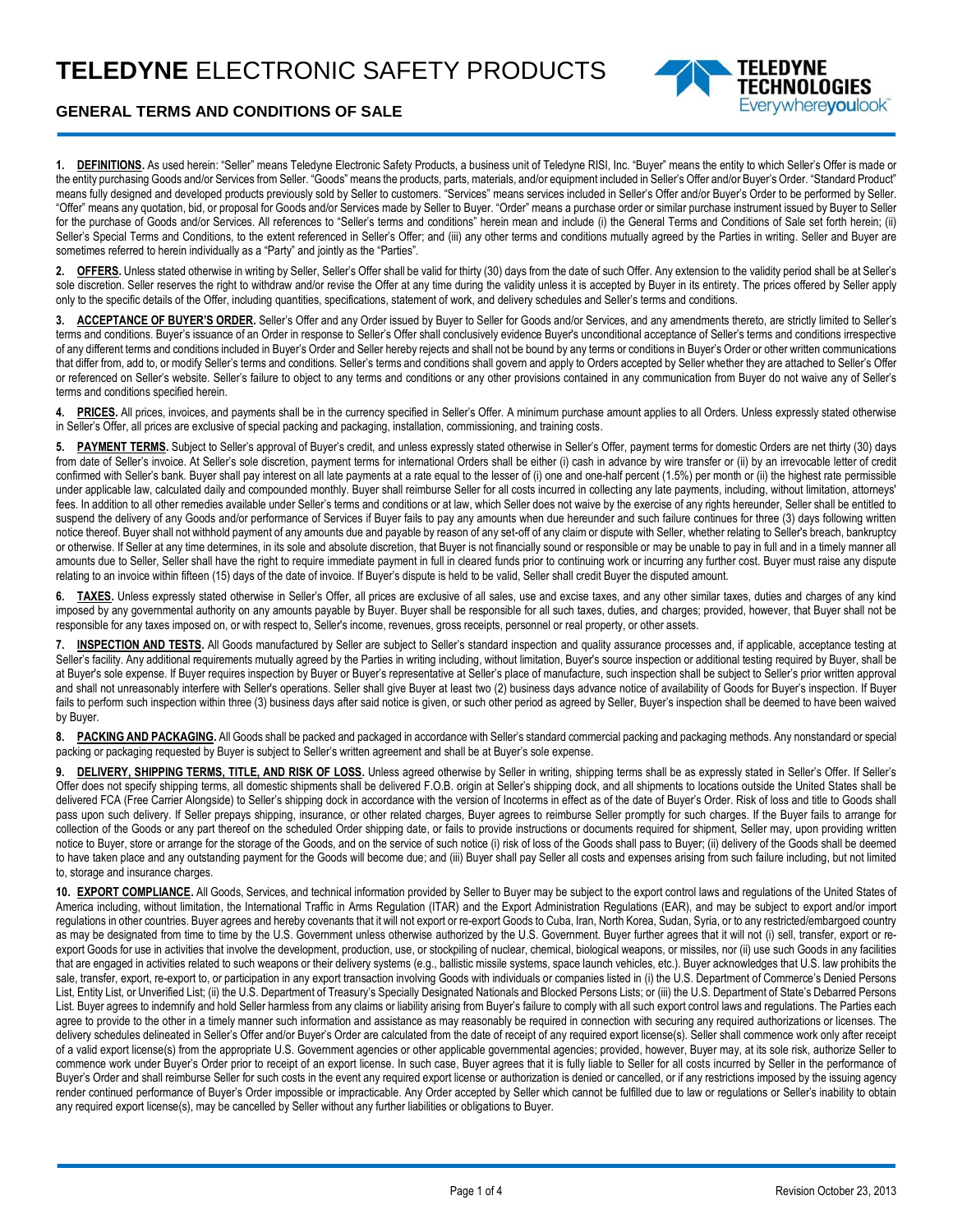**11. DELIVERY SCHEDULES AND FORCE MAJEURE.** All dates for delivery of Goods and provision of Services are approximate estimates only and require prompt receipt of all necessary Buyer-furnished information, instructions, materials, and equipment, if applicable, and Seller shall not be liable for non-adherence with such dates. Any delay or failure of Seller to perform its agreed obligations under Buyer's Order shall be excused if such delay or failure is the result of an unforeseeable event or occurrence beyond the reasonable control of Seller, and without its fault or negligence, including, but not limited to, acts of God, actions by any governmental authority, inability to obtain any necessary import or export licenses or other consents, terrorism, fires, floods, windstorms, explosions, riots, natural disasters, wars, sabotage, supplier delays, labor problems (including lockouts, strikes, and slowdowns), inability to obtain power, utilities, materials, labor, equipment, transportation, or court injunction.

**12. CHANGES.** Buyer may request changes within the general scope of Buyer's Order by providing written notice to Seller; provided, however, such changes shall not be effective unless and until Seller, at its sole discretion, consents to such changes in writing. If any such changes cause an increase in the cost or time required for performance of any part of Buyer's Order, an equitable adjustment shall be made to the price and/or delivery schedule, and the Parties shall execute a written modification to Buyer's Order to reflect such changes and adjustments.

**13. ORDER CANCELLATION.** Seller, at its sole discretion and subject to Seller's written authorization, may allow Buyer to cancel all or a portion of Buyer's Order for Standard Products or Services. If so authorized, Buyer's cancellation of any Order for Standard Products is subject to Seller's then current Order cancellation policy and restocking charges. All returned Standard Products must be in new and unused condition. For authorized cancellations of Orders for Services, Buyer shall pay Seller in full for all fully-burdened direct and indirect costs incurred by Seller for Services performed, plus a reasonable profit thereon. Seller will notify Buyer of the amount owed, which amount shall be immediately due and payable to Seller. All Orders for nonstandard products are non-cancellable and non-returnable and Buyer is liable for payment of the full Order price for same. Blanket orders, master supply agreements, and similar contractual agreements which are accepted and confirmed by Seller are non-cancellable and Buyer shall pay Seller the full Order value for the balance of quantities not previously called off or delivered to Buyer. All such quantities shall be shipped and invoiced no later than the last delivery date or expiration date specified in Buyer's Order and agreed to by Seller.

14. **TERMINATION FOR DEFAULT**. In the event that a Party (the "Breaching Party") is in breach of a material provision of Buyer's Order, the other Party (the "Non-Breaching Party") shall submit a written cure notice to the Breaching Party advising of such breach. Except in the case of amounts due Seller from Buyer, which shall be paid immediately upon Buyer's receipt of the notice, the Breaching Party shall have thirty (30) days from receipt of such notice to cure the breach. If the Breaching Party does not cure the breach within the thirty (30) day cure period, the Non-Breaching Party may terminate Buyer's Order for default. Either Party may immediately terminate Buyer's Order if the other Party is adjudicated bankrupt, files a petition for bankruptcy, makes an assignment for the benefit of creditors, or if an action under any law for the relief of debtors is taken.

**15. LIMITED WARRANTY.** Seller warrants that all Goods delivered under Buyer's Order shall be free from defects in material and workmanship and conform to Seller's specifications for a period of twelve (12) months from the date of original shipment. This warranty does not apply to any Goods that, upon examination by Seller, or Seller's authorized service provider, are found to have been (i) mishandled, misused, abused, or damaged by Buyer or any third party; (ii) altered from their original state; (iii) repaired by a party other than Seller without Seller's prior written approval; or (iv) improperly stored, installed, operated, or maintained in a manner inconsistent with Seller's instructions. This warranty does not apply to defects attributed to (i) normal wear and tear or (ii) failure to comply with Seller's safety warnings. Seller, at its sole option, shall either repair or replace defective Goods, or issue Buyer a credit for the original price of the defective Goods. Such repair, replacement, or credit shall be Buyer's sole remedy for defective Goods and Services. Under no circumstances is Seller liable for recall, retrieval, removal, dismantling, re-installation, redeployment, or re-commissioning of any defective Goods or any costs associated therewith including, but not limited to, any subsea work performed below the waterline, heavy lift operations, or the transportation to or from offshore locations. Consumables obtained from third parties shall bear the warranty of their manufacturer. The warranty period for repaired or replaced Goods or re-performed Services shall be the greater of (i) ninety (90) days or (ii) the unexpired portion of the original warranty period. Seller warrants that Services will be competently performed by persons reasonably skilled in their performance. Any claim for breach of this warranty must be made within ninety (90) days after completion of the specific Services for which breach is claimed. Seller shall re-perform defective Services if timely claimed, and such re-performance by Seller shall be Buyer's sole remedy for such breach. THESE EXPRESS WARRANTIES, INCLUDING THE REMEDIES SET FORTH HEREIN, ARE EXCLUSIVE AND ARE IN LIEU OF ANY AND ALL OTHER WARRANTIES, EXPRESS OR IMPLIED. NO WARRANTY OF MERCHANTABILITY OR FITNESS FOR A PARTICULAR PURPOSE IS INTENDED OR GIVEN. IN THE CASE OF GOODS OTHER THAN THOSE OF SELLER'S OWN MANUFACTURE, SELLER MAKES NO WARRANTIES, EXPRESS, STATUTORY, OR IMPLIED.

**16. RETURN AUTHORIZATIONS.** Buyer's return of nonconforming or defective Goods to Seller is subject to Seller's then current return authorization process and procedures. Buyer shall promptly notify Seller of any non-conformance or defects in Goods and provide Seller a reasonable opportunity to inspect such Goods. Goods shall not be returned without Seller's prior authorization, as evidenced by a Return Material Authorization (RMA) number issued by Seller. Once a RMA number is obtained, Buyer shall return Goods transportation and insurance prepaid in accordance with instructions issued by Seller. Failure to follow Seller's return authorization procedures may result in lost Goods, delays, additional service, restocking charges, warranty denial, or refusal of a return shipment. The RMA number must appear on the shipping label and all paperwork associated with the return. Buyer shall identify the model or part number, description, and serial number, if applicable, for each of the Goods returned along with an explanation of the nonconformance or defect. Issuance of a RMA number by Seller does not necessarily mean Seller agrees that returned Goods are nonconforming or defective or covered under warranty, or that Goods will be repaired or replaced at no cost to Buyer. Goods determined by Seller to be nonconforming or defective and covered by Seller's warranty shall be repaired or replaced at Seller's option and expense and shall be returned to Buyer at Seller's expense. If any Goods returned by Buyer are found not to be nonconforming or defective, as applicable, Buyer shall be so notified, and such Goods shall be returned to Buyer at Buyer's expense. For defective Goods not covered by this warranty, repair or replacement shall not be performed until and unless Buyer issues an Order to Seller authorizing such repair or replacement at Seller's then-current repair or replacement price. In addition, Seller may charge Buyer for any testing or inspection costs. In no event shall Seller retain or store returned Goods for more than six (6) months unless notified otherwise by Seller.

17. **SOFTWARE**. Goods may contain or be delivered with or as digital media containing software proprietary to Seller or a third party. All software is provided under license only, and not as a sale or other transfer of ownership. Buyer undertakes to accept and be bound by any applicable End User License Agreement (EULA) or other license agreement imposed by Seller or a third party for such software.

**18. TOOLING.** Unless agreed otherwise by Seller in writing, all tooling, fixtures, equipment, tools, software, and designs produced, acquired, or used by Seller for the purposes of fulfilling Buyer's Order shall remain the property of Seller.

**19. PRODUCTION DISCONTINUATION AND LAST-TIME BUY ORDERS.** Seller shall continue to offer Goods for sale provided such Goods (specific part number, model, or product family) meet Seller's business criteria established and maintained solely at Seller's discretion. Any Goods that do not or are not expected to meet Seller's business criteria may be eliminated by Seller from its offerings ("Discontinued Goods"). In such event, Seller, at its sole option, may issue last-time buy notices ("Last-Time Buy Notice") to customers who have taken delivery of the affected Goods during the two (2) years prior to the date of such notice. Seller shall use commercially reasonable efforts to provide customers a minimum of six (6) months to place Orders for Discontinued Goods ("Last-Time Buy Period"). Seller's acceptance of Orders for Discontinued Goods ("Last-Time Buy Orders") during the Last-Time Buy Period shall be subject to Goods availability. Seller shall schedule delivery of Last-Time Buy Orders over a period not to exceed three (3) months following acceptance of such Last-Time Buy Orders. All Last-Time Buy Orders shall only be accepted on a non-cancellable, non-returnable basis. If, due to circumstances beyond Seller's control, Seller is unable to deliver the full quantity of Discontinued Goods under Buyer's Last-Time Buy Order, the balance of the undelivered quantity shall be cancelled, and Seller shall have no further obligations to Buyer.

**20. BUYER'S OBLIGATION OF ASSISTANCE (APPLICABLE TO SERVICES).** To the extent Seller is required to perform Services for Buyer, Buyer shall provide Seller all information reasonably necessary for Seller to perform Services, including any plans, plant layouts, wiring instructions, operational information, previous studies, reports, or other information relative to the design, installation, and selection of equipment. Buyer shall grant or arrange for Seller to have access, as Seller reasonably requires, to all sites where Seller shall perform Services. Buyer shall also provide safe storage of Seller's equipment, materials, and tools during the performance of Services at Buyer or Buyer's customer's worksite. Buyer agrees to cooperate as necessary to facilitate Seller's performance of Services. Buyer covenants that it has fully and accurately disclosed to Seller all general and local conditions that may affect Seller's performance of Services. Buyer acknowledges that Seller is entitled to rely on information furnished by Buyer in developing its specifications, equipment selection, price, and in performing Services.

**21. PROPRIETARY RIGHTS.** Seller shall retain all right, title, and interest in and to any data, information, software programs, tools, specifications, templates, scripts, ideas, concepts, inventions, works of authorship, products, know-how, processes, techniques, and the like used or developed by Seller, its employees, and its subcontractors in connection with Buyer's Order. Buyer agrees that Seller retains all proprietary rights in and to all products, specifications, designs, discoveries, inventions, patents, copyrights, trademarks, trade secrets, and other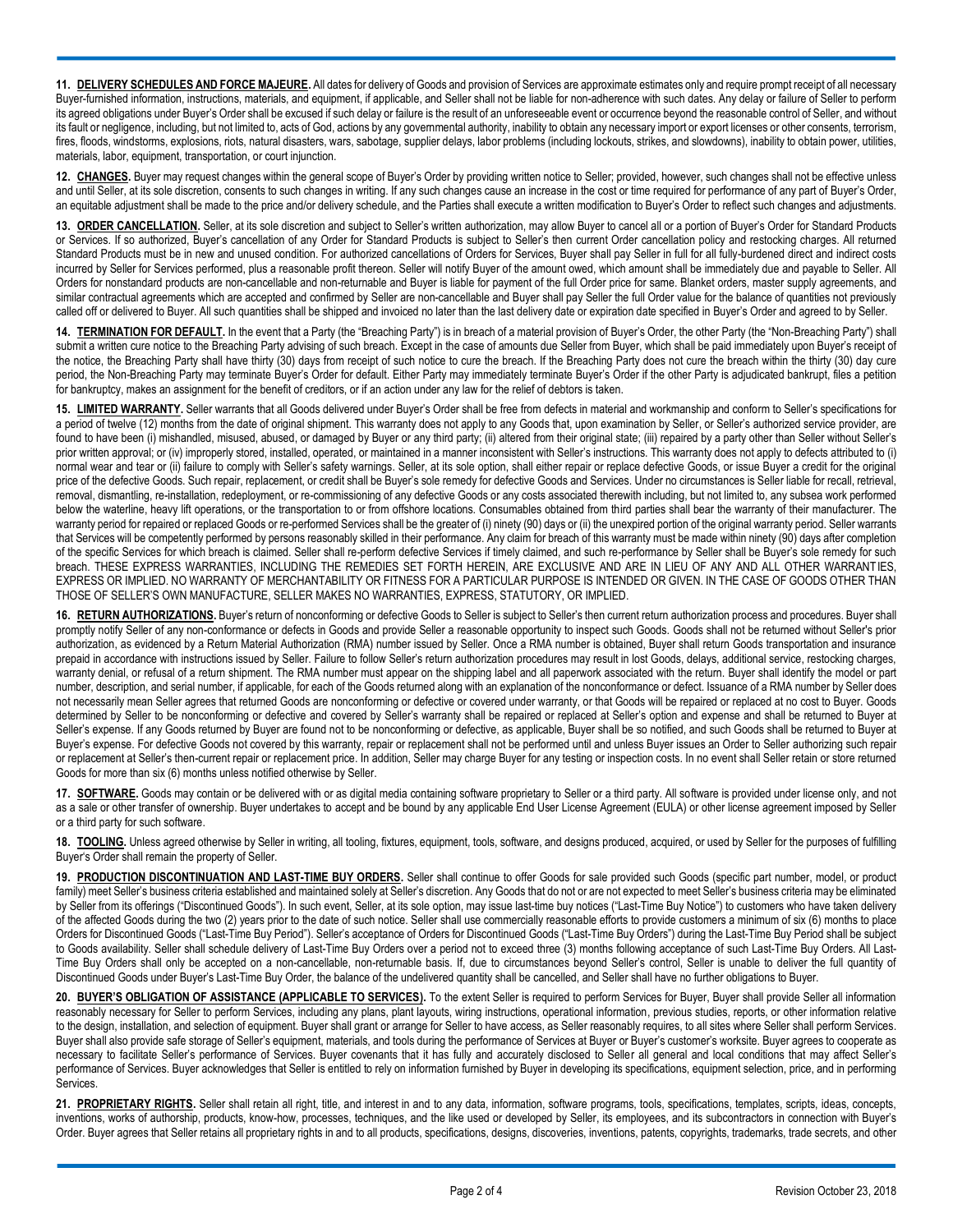proprietary rights relating to Goods or Services. Buyer shall not copy or reverse engineer, or cause or enable any third party to copy or reverse engineer, any Goods. Unless otherwise identified in writing to Seller, no information or knowledge heretofore or hereafter disclosed to Seller in the performance of, or in connection with, the terms hereof, shall be deemed to be confidential or proprietary and any such information or knowledge shall be free from restrictions, other than a claim for patent infringement, as part of the consideration hereof.

**22. PATENT, COPYRIGHT, AND TRADEMARK INDEMNIFICATION.** Seller shall hold harmless and indemnify Buyer against all third party claims, judgments, costs, and fees, including attorney fees, relating to infringement of any patent, copyright, trademark, or design to the extent that (i) the infringing Goods are manufactured, sold, or used, in whole or in part, pursuant to Seller's specifications, designs, drawings, or other technical data and (ii) provided that Buyer notifies Seller in writing of any such claim as soon as reasonably practicable and allows Seller to control, and reasonably cooperates with Seller in, the defense of any such claim and related settlement negotiations and has in no way acted to the prejudice of the Seller's ability to control and defend such claims. To the extent that any Goods are held by a court of competent jurisdiction or are believed by Seller to infringe or otherwise violate a third party's proprietary rights, Seller may, at its option and expense, either (i) modify the affected Goods to be non-infringing; (ii) obtain for Buyer a license to continue using such Goods on substantially the same terms set forth herein; or (iii) if neither of the foregoing alternatives are reasonably available to Seller, Seller may require Buyer to return the infringing Goods and all rights thereto, and refund to Buyer the price paid to Seller by Buyer for the infringing Goods. Seller shall have no obligation under this provision to the extent any claim is based on (i) modifications of Goods or deliverables by a party other than Seller or Seller's authorized representative; (ii) the combination, operation, or use of Goods with equipment, devices, software, or data not supplied by Seller; (iii) the use or installation of Goods in an environment for which Goods were not intended; (iv) Buyer's failure to use updated or modified versions of Goods provided by Seller; or (v) the negligent acts or omissions or willful misconduct of Buyer, its employees, representatives, or affiliates. This Section, and the indemnification provided herein, does not apply to any Goods manufactured, sold, or used, in whole or in part, pursuant to Buyer's specifications, designs, drawings, or other technical data. THE FOREGOING CONSTITUTES THE ENTIRE LIABILITY OF SELLER AND BUYER'S SOLE AND EXCLUSIVE REMEDY WITH RESPECT TO ANY CLAIMS OF INFRINGEMENT OF ANY THIRD PARTY INTELLECTUAL PROPERTY RIGHTS.

23. CONFIDENTIALITY. Buyer shall keep confidential and not directly or indirectly disclose to any third party any Confidential Information of Seller, as defined herein, without Seller's prior written consent, "Confidential Information" includes, but is not limited to, business, financial, statistical, and commercial information, pricing, technical data and information, formulae, analyses, trade secrets, ideas, methods, processes, know how, computer programs, designs, data sheets, schematics, configurations, and drawings. Confidential Information does not include information that (i) is or becomes generally available to the public other than as a result of disclosure by Buyer; (ii) is or becomes available to Buyer on a non-confidential basis from a source other than Seller when such source is not, to the best of Buyer's knowledge, subject to any confidentiality obligation with Seller; or (iii) was independently developed by Buyer without reference to Seller's Confidential Information, and Buyer can verify development of such information by written documentation.

**24. INDEMNIFICATION.** Each Party (the "Indemnifying Party") agrees to indemnify, defend, and hold harmless the other Party, its officers, directors, and employees (the "Indemnified Party") from and against any and all liabilities, losses, expenses, liens, claims, demands, and causes of action ("Claims") for death, personal injury, or property damage arising out of any negligent act or omission of the Indemnifying Party in the performance of Buyer's Order, except to the extent such Claims are contributed to by (i) the negligence or willful misconduct of the Indemnified Party or (ii) the negligence or willful misconduct of any third parties. Buyer agrees to indemnify, defend, and hold harmless Seller, its officers, directors, and employees for any and all Claims, including Claims asserted by third parties, related to any Goods manufactured or Services performed in whole or in part to Buyer's designs or attributed to equipment, information, or materials furnished by Buyer to Seller. The Indemnified Party agrees to (i) notify the Indemnifying Party in writing of any Claims as soon as reasonably practicable; (ii) allow the Indemnifying Party to control the defense of any such Claim and related settlement negotiations; and (iii) reasonably cooperate with the Indemnifying Party in such defense.

**25. LIMITATION OF LIABILITY.** Notwithstanding any other provision herein, under no circumstances shall Seller be liable to Buyer or any third party for any consequential, special, incidental, indirect, multiple, administrative, or punitive damages, or any damage of an indirect or consequential nature arising out of or related to Seller's performance under Buyer's Order, including, without limitation, loss of use, loss of revenues, loss of anticipated profits, and cost of capital, whether based upon breach of Buyer's Order, warranty, negligence, or any other type of claim, and whether grounded in tort, contract, civil law, or other theories of liability, including strict liability, even if advised in advance of the possibility of such damages. Seller's total liability to Buyer arising from or related to Buyer's Order, including, but not limited to, its liability for indemnity, defense, and hold harmless obligations, is limited to no more than the amount paid by Buyer to Seller under Buyer's Order. To the extent that this limitation of liability conflicts with any other Section or provision herein, such provision shall be regarded as amended to whatever extent required to make such provision consistent with this Section.

26. LAWFUL USE OF GOODS. Buyer warrants and represents that all Goods purchased by Buyer from Seller shall be used only for or in connection with lawful purposes and that such use shall strictly comply with all applicable laws and regulations, including the laws and regulations of the jurisdictions in which the Goods are purchased, resold, integrated, or used.

**27. ETHICS AND VALUES.** Seller is committed to uncompromising ethical standards, strict adherence to laws and regulations, and customer satisfaction. Buyer is encouraged to communicate any concerns or questions regarding the ethics and values of Seller via the Teledyne Technologies Incorporated Ethics Website at www.teledyne.ethicspoint.com.

28. ORDER OF PRECEDENCE. Any inconsistency between Seller's terms and conditions, Buyer's Order, or any other documents related thereto, shall be resolved by giving precedence in the following order: (i) Seller's Special Terms and Conditions (if applicable); (ii) Seller's General Terms and Conditions of Sale; (iii) Seller's specifications (if applicable); (iv) statement of work or scope of Services (if applicable); (v) Seller's written acknowledgement of Buyer's Order; (vi) Seller's Offer; and (vii) form of Buyer's Order.

29. GOVERNING LAW. The performance of the Parties, and any judicial or arbitration proceedings, shall be construed and governed in accordance with the laws of the State of California, United States of America, excepting its laws and rules relating to conflict of law. Neither (i) the United Nations Convention on Contracts for the International Sale of Goods; (ii) the 1974 Convention on the Limitation Period in Contracts for the International Sale of Goods (hereinafter referred to as the "1974 Convention"); nor (iii) the Protocol Amending the 1974 Convention held at Vienna, Austria, on April 11, 1980, apply in any manner to the interpretation or enforcement of Seller's Offer, or Buyer's Order.

30. **DISPUTES AND ARBITRATION**. The Parties shall attempt to resolve any dispute, controversy, or claim arising under or relating to Buyer's Order, including their interpretation, performance, or termination. If the Parties are unable to resolve such dispute, either Party may refer the dispute to arbitration. The arbitration shall be conducted in English and in accordance with the Commercial Rules of the American Arbitration Association, which shall administer the arbitration and act as appointing authority. The arbitration, including the rendering of the decision and/or award, shall take place in Los Angeles County, California, United States of America, and shall be the exclusive forum for resolving the dispute, controversy, or claim. The arbitrator shall make the final determination as to any discovery disputes between the Parties. Examination of witnesses by the Parties and by the arbitrator shall be permitted. A written transcript of the hearing shall be made and furnished to the Parties. The cost of this transcript shall be borne equally by the Parties. The award or decision of the arbitrator shall state the reasons upon which the award or decision is based and shall be final and binding upon the Parties. The prevailing Party shall be entitled to compensation for the expense of the arbitration, including, but not limited to, the award of attorneys' fees, at the discretion of the arbitrator. Both Parties waive their right to any appeal under any system of law. The award shall be enforceable before any court of competent jurisdiction upon the application to such court by either Party. The arbitrator shall have no authority to award any of the types of damages excluded hereunder and shall be so instructed by the Parties.

**31. RELATIONSHIP OF THE PARTIES.** Each Party is an independent contractor. Neither Party shall have authority to bind the other except to the extent authorized herein. Neither Seller's Offer nor Buyer's Order are intended by the Parties to constitute or create a joint venture, pooling arrangement, partnership, or formal business organization of any kind. The Parties shall act as independent contractors at all times, and neither Party shall act as an agent for the other, and the employees of one Party shall not be deemed employees of the other Party.

**32. NO THIRD PARTY BENEFICIARIES.** Buyer's Order is for the sole benefit of the Parties and their respective successors and permitted assigns and nothing herein, express or implied, is intended to or shall confer upon any other person or entity any legal or equitable right, benefit or remedy of any nature whatsoever under or by reason of Seller's terms and conditions.

**33. MODIFICATIONS TO ORDER.** Buyer's Order may only be modified by written instrument signed by duly authorized representatives of the Parties.

34. NOTICES. All notices, request, consents, claims, demands, waivers and other communications related to Buyer's Order (each, a "Notice") shall be in writing and addressed to the Parties at the addresses set forth on the face of Buyer's Order or to such other address that may be designated by the receiving Party in writing. All Notices shall be delivered by personal delivery, nationally recognized overnight courier (with all fees pre-paid), facsimile (with confirmation of transmission), or certified or registered mail (in each case, return receipt requested, postage prepaid). Except as otherwise provided herein, a Notice is effective only (i) upon receipt of the receiving Party, and (ii) if the Party giving the Notice has complied with the requirements of this Section.